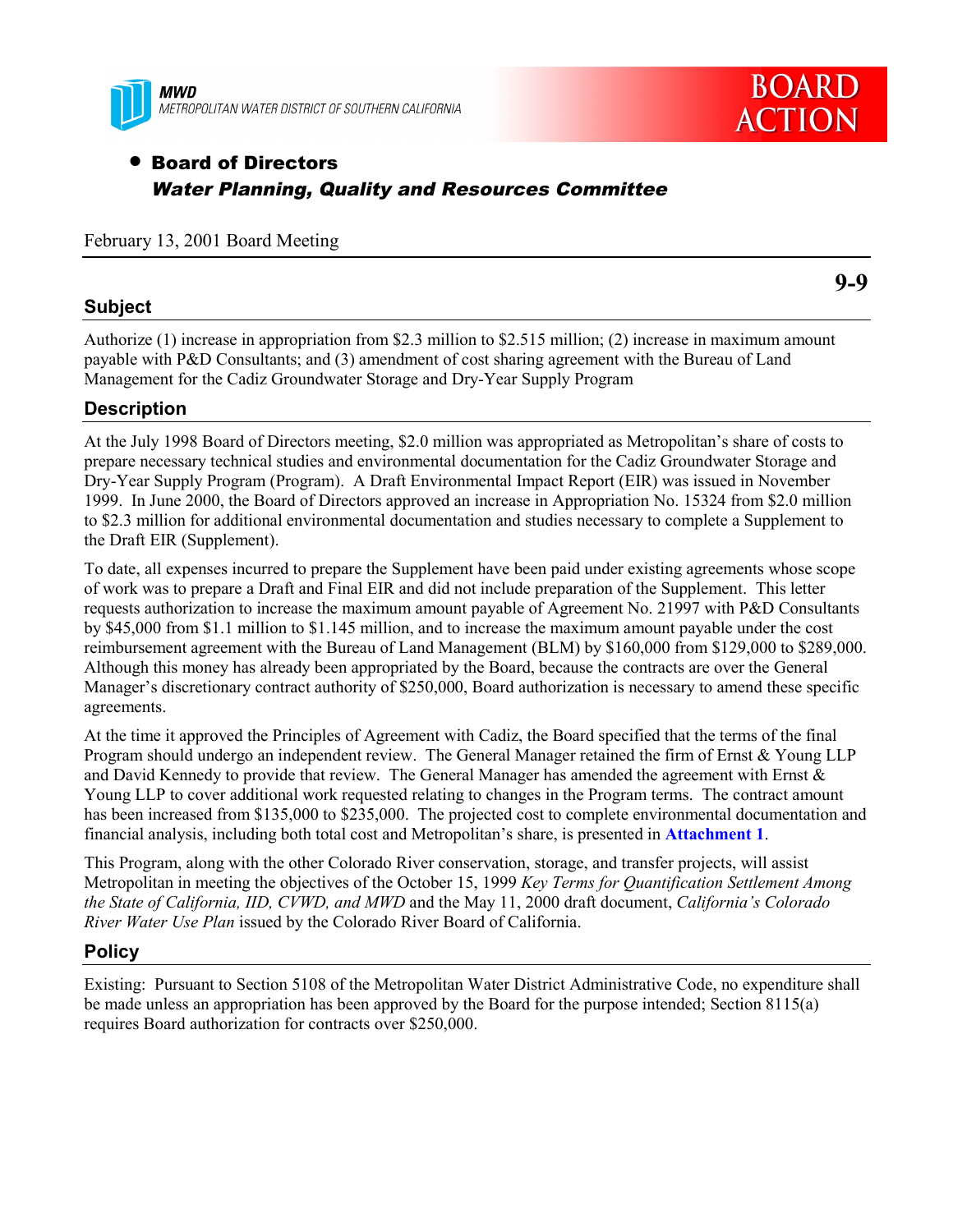# **Board Options/Fiscal Impacts**

### **Option #1**

Authorize (1) increase in Appropriation No. 15324 from \$2.3 million to \$2.515 million; (2) increase in maximum amount payable with P&D Consultants; and (3) amendment of cost sharing agreement with the BLM for the Cadiz Groundwater Storage and Dry-Year Supply Program. Increases are needed to complete environmental and financial work required to finalize information and documents to support the EIR and Board discretionary decisions on this project.

**Fiscal Impact:** \$2**.**515 million.

Expenditures authorized under the capital investment program, existing Appropriation No. 15324.

**Option #2**

Take no action **Fiscal Impact:** \$0

### **Staff Recommendation**

Option #1

her 1 1/26/2001 *Stephen N. Arakawa Date*

*Manager, Water Resource Management*

1/29/2001

*General Manager Date*

**N** 

**Attachment 1 - Cadiz Groundwater Storage and Dry-Year Supply Program Projected Cost for Appropriation No. 15324**

BLA #715